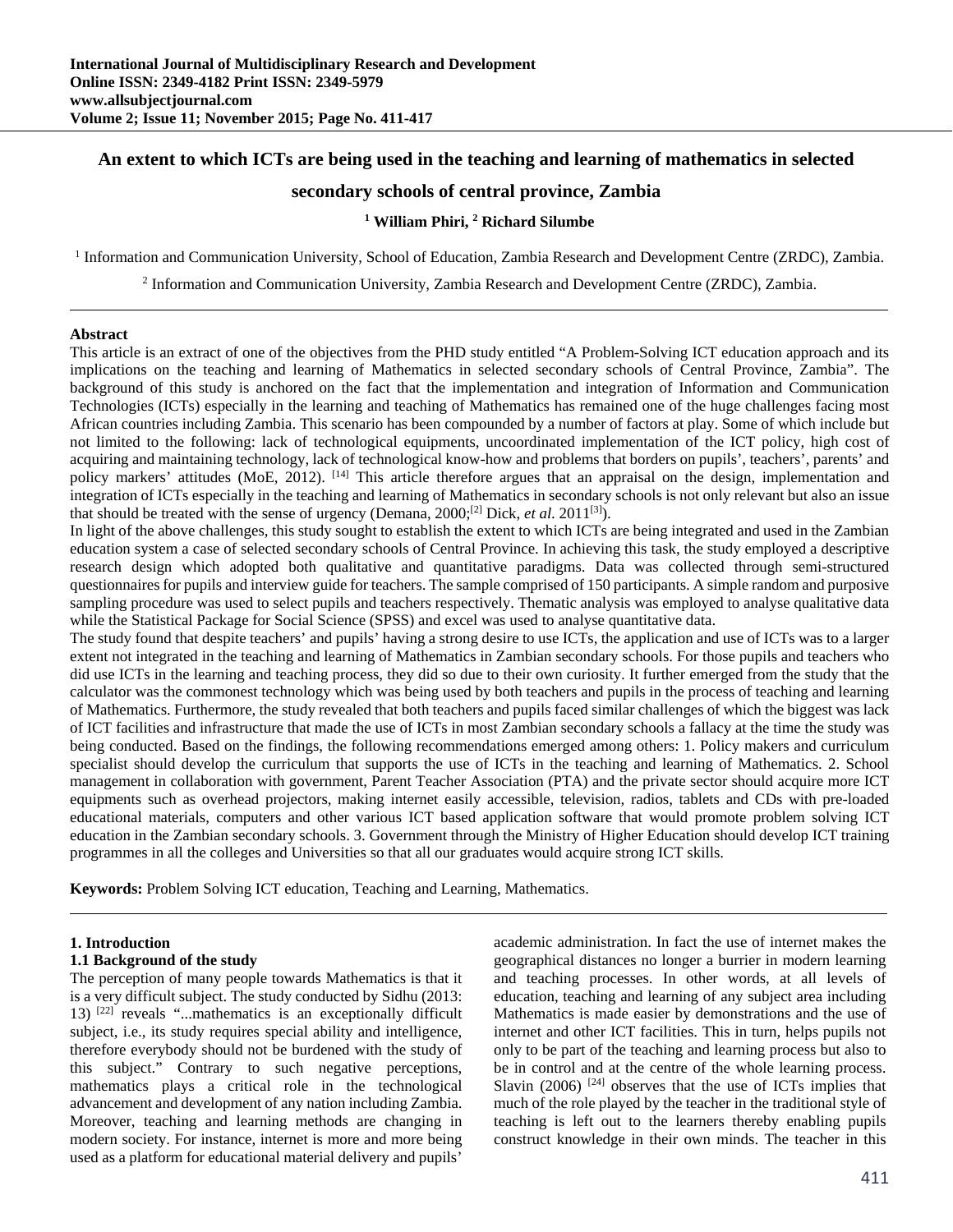regard does act as a facilitator by giving pupils opportunities to discover or apply ideas themselves.

Additionally, even though it can be viewed from a psychological point of view, Mathematics in its strict sense is a curious subject which should be approached creatively. Otherwise, most pupils would get discouraged just at the first face of the subject. Skemp  $(1971)^{[23]}$  assets that there are those pupils who can do mathematics and there are those who cannot, or think they cannot, or who block at the first drop of a symbol. Currently, the status quo of Mathematics education in most Zambian schools presents a similar picture and requires creative and superior minds to learn and appreciate the subject. It is generally felt that there is a definite problem to the teaching and learning of mathematics as witnessed by continued trend of learners underachieving in mathematics at almost all levels of education (MoGE, 2015)<sup>[13]</sup>. In view of this scenario, there has been a universal recognition of the role ICTs would play to improve not only pupils' academic performance but also effectively and efficiently delivery the Zambian education system to the general citizenry. After all, due to its critical role in national development, mathematics should be taught to everyone at least up to secondary school level. The implication is that a great deal of effort should be employed in the way mathematics is taught and the adoption of ICTs seems to be the right course of direction to be embraced by government and all other stake holders in the education sector.

Therefore, the importance of ICTs in the teaching and learning of Mathematics cannot be overlooked. Roschelle (2000: 4)<sup>[19]</sup> argues "the benefits of integrating technology in the teaching and learning of mathematics cannot be undermined...technology helps the teacher of mathematics to teach better mathematics and to teach mathematics better." This statement clearly brings to light two important aspects of teaching mathematics; the curriculum and the methodology. In this respect, Moongwa (2014: 67) [15] indicates "mathematics curriculum especially in Zambia has no provision of technology use in its implementation." This state of affairs appears to be a draw back on the part of the teachers as they struggle to cover the syllabi. However, with the help of ICTs, a teacher can concentrate on teaching advanced topics and basic calculations be left for pupils to do on their own, of course with the help of ICT based devices. For example, teachers can use ICTs to reduce on memorising formulas and performing routine calculations but instead they can do more of developing ideas, exploring consequences, justifying solutions and transforming abstract thinking into solving real-life situations and problems thereby contributing positively to the development of the country. Kaput (1992: 24)<sup>[8]</sup> writes "technology is essential in teaching and learning mathematics; it influences the mathematics that is taught and enhances students' learning." Waits and Demana (2000: 76)<sup>[28]</sup> seems to agree with Kaput and others as they argue "...adoption of technology by teachers requires professional development that focuses on both conceptual and pedagogical issues, ongoing support in terms of intensive start-up assistance and regular follow-up activities and a desire to change from within the profession." Further,

studies of teachers' implementation of educational ICTs revealed that at least three to five years are needed for teachers to become competent and confident in teaching using ICTs. [28] Furthermore, Kerr (1996: 24)<sup>[9]</sup> made similar conclusions that integrating ICTs into classroom practice requires "a radical shift in both teaching style and the teacher's vision of what life is all about. This new vision has been one that changes the teacher's role in basic ways, reducing the importance of 'chalk and talk', increasing the need for sensitivity to individual students' problems and achievements, shifting how classrooms are laid out, how evaluation is conducted, how teachers relate to their colleagues, and a hundred other particulars of daily life in schools."

Dick and Hollebrands  $(2011)$ <sup>[3]</sup> equally observed that the integration and use of ICTs encourages and stimulates pupils' ability to reason and make sense in mathematics. It is clear from the studies done so far that integrating ICTs in the teaching and learning of Mathematics yield positive results not only for the pupils' good academic performance but also act as a catalyst of national, regional and global development. Despite vivid and empirical evidence of the positive role ICTs play in the teaching and learning of Mathematics, many questions still arise as regards the adoption of ICTs in the Zambian education system. For instance, what types of technologies are being promoted in Zambian secondary schools? To what extent are the ICTs being used in our Zambian schools? Have the quality and the type of ICT education being taken into consideration before making the ICTs compulsory in our schools? Do we have trained ICT human resource or teachers? What about the ICT policy, is it comprehensive and inclusive? Does the ICT policy for education clearly spell out and budget for the design, implementation and execution of the ICTs in the Zambian education system? These and many more questions merit conducting a study of this nature.

#### **1.2 Statement of the problem**

There has been a growing body of research in recent decades that is putting much emphasis on the importance of ICTs in the teaching and learning process especially in the field of mathematics, science and technology. UNESCO  $(2013)^{[27]}$ observes that integrating ICTs in the learning and teaching process is beneficial both to learners and teachers as it lessens teacher centred curriculum and promotes self-directed learner centred approach thereby enabling pupils easily comprehend and understand mathematical problems. Despite the foreseeable benefits of ICTs in the teaching and learning process, the situation in Zambian secondary schools is however different from what is expected. While ICTs embraces different and numerous technologies that should be used to deliver quality education to learners, it was found that in most African countries' schools including Zambia, the calculator was the mostly used technology in the teaching and learning of mathematics (UN, 2012)<sup>[26]</sup>. Further, the integration and use of ICTs in the Zambian education system has been compounded by a number of challenges ranging from lack of up-to-date IT learning materials to lack of technological equipment (MoE,  $2012$ ) <sup>[14]</sup>. In light of these challenges, it remains unknown the extent to which ICTs are being used and integrated in the teaching and learning of mathematics in Zambian secondary schools, hence this study.

#### **1.3 Significance of the study**

Undertaking this study was significant in that the knowledge generated would help both teachers and pupils to know the extent to which they use ICTs in the teaching and learning of Mathematics. The findings would be made available to government and policy makers which would in turn act as basis for policy and curriculum formulation, implementation and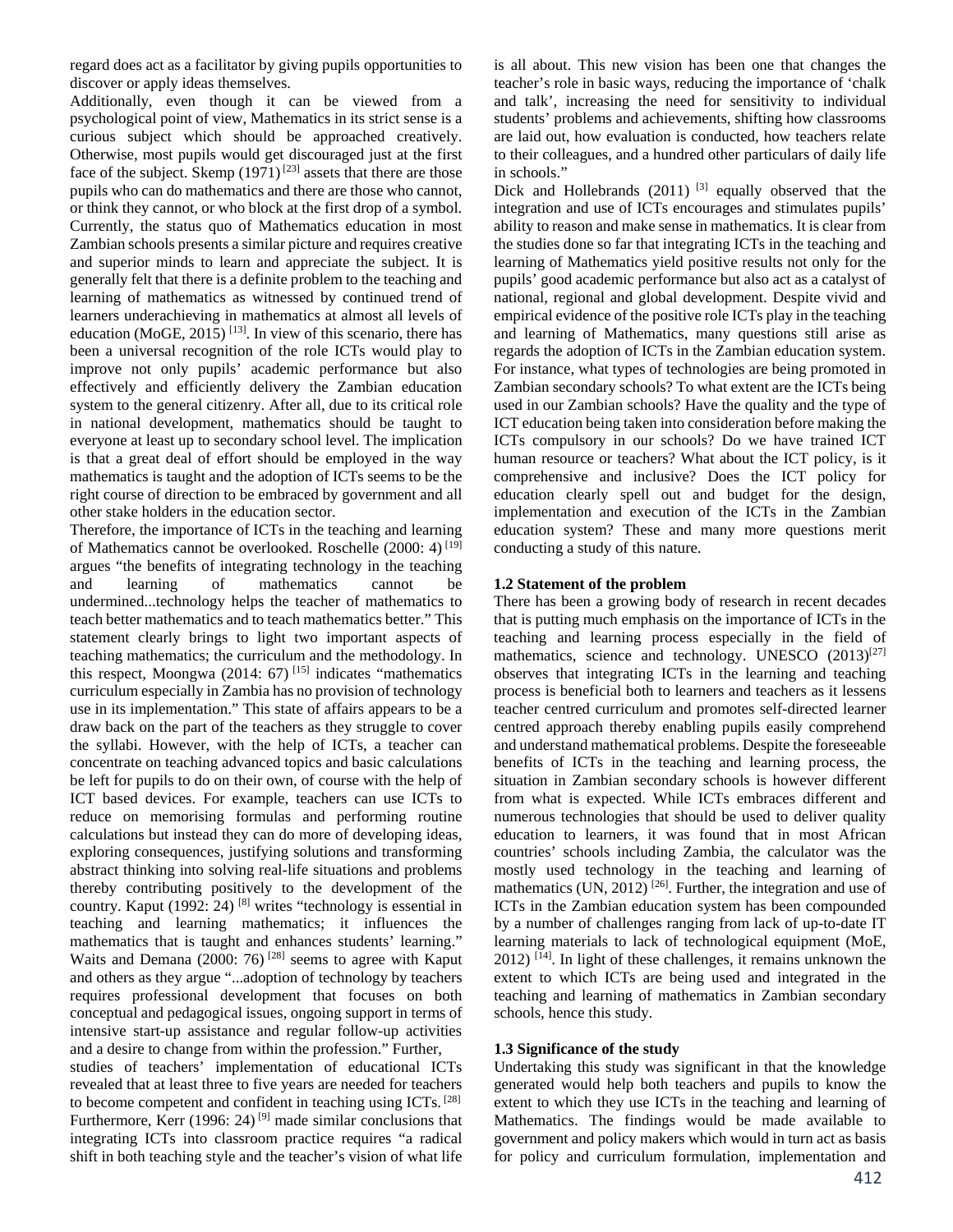execution with ICTs being at the centre of the Zambian education system. The outcome of the study would also help government through the Ministry of General Education (MoGE) to take stock of what type of technologies are being used in the Zambian schools hence enabling the said institutions make informed planning, procurement and distribution decisions. Further, the findings would help stimulate debate which may lead other researchers to carry out more studies on the extent to which Zambian secondary schools implement ICTs in the teaching and learning of Mathematics.

#### **1.4 Study site**

The study was conducted in selected secondary schools of Central province. Three schools selected were adequate as the descriptive research design used in the study required a relatively larger sample. These sites in Central Province were chosen because they had been teaching computer science as a subject and they use ICTs in one way or another.

#### **1.5 Literature Review**

Globally and according to the European Commission  $(2013)^{[4]}$ , 50% of the students are in schools with formalised policies on the use of ICTs in education which were based on written statement. Sadly, out of the fifty percent, only 20% of the students learn in schools where policies covering the use of ICTs in the education system have been adopted. It is clear from such statistics that the integration and use of ICTs in education are still relatively globally and Africa being the worst hit due to policies that are not clear and lack realistic implementation strategies and budgets (UNESCO, 2013)  $[27]$ . At continental level (i.e. Africa), the process of adopting ICTs in the education sector is still in transition phase (Shafika, 2007)<sup>[20]</sup>. Although there are some success stories being recorded especially from countries like Kenya and South Africa, the general picture is that integration of ICTs in the education system in most African nations remains on paper and lacks tangible policy and budgetary support from respective governments. In short, the ICTs penetration levels in most African countries' education sector remain very low (Trucano, West, Shafika, Farrell, Hamdy, Fall, Hare, Tchinda, Mangesi, Tutu and Ngombo,  $2007$ ) <sup>[25]</sup>. For instance a study by Maris and Nicolaou (2004) [11] revealed that the use of ICTs was relatively appreciated among pupils from the International Council of Associations in Science Education Cyprus. In this study, when students were asked to indicate whether they used ICTs in the learning of mathematics, only 56% of the students answered positively. This was found to be a very low percent when compared to those who use ICTs for personal purpose which stood at 88%. Among the pupils who used technology for mathematics 98% use calculators, 76% use computers and 71% use both. Despite a high percentage of students who used computers in their mathematics course, only 18% use mathematics software [11]. According to the National ICT policy of Tanzania (2003)<sup>[5]</sup> indicates that ICT encompasses telecommunications services, computers and associated peripherals, internet services, e-mail, fax, broadcasting, televisions and other forms of media. It was observed that one of the objectives of the National ICT Policy of Tanzania is to use ICTs in order to improve the quality of delivery of education and training in all mode of education including distance learning. It should also be noted that the application of ICTs in the teaching and learning processes vary from country to country based on their technological advancement and financial, human and technical resources made available to the sector. For instance, the study by Kalinga (2008: 78)  $^{[7]}$  in Tanzania focused on the "development of interactive e-learning management systems (e-Lms) for Tanzanian secondary schools in which ten areas from Tanzania regions and districts were chosen to participate in the study. The survey indicates that although some schools managed to acquire computers from their own school funds, donors and government, the majority however did not have internet services due to high costs of maintain information technology infrastructure among other factors.

Zambia like other African countries has an ICT policy and also the ICT policy for education. The main aim of the ICT policy for education was to provide an enabling policy environment that is expected to promote access and use of ICTs in all the sectors of the Zambia's education system. The national ICT policy synchronised other important national policies such as the Fifth National Development Plan (FNDP) and the Vision 2030 which all recognises the role of ICTs as the main vehicle for realising social, political and economic development (IICD,  $2014$ ) <sup>[6]</sup>. The Vision 2030 further singled out ICTs as the major contributor towards attaining an innovative and lifelong education and training in Zambia by 2030. One of the guiding principles of the policy is an integrated approach that must be adopted that would integrate all aspects of the value chain in the education process. Despite such pieces of legislation being in place, the integration of ICTs in the Zambian education system remains very low (Shafika, 2007). <sup>[20]</sup> Further, despite such efforts put in place by government, very little tangible results have been achieved in terms of ICT integration due to several factors as alluded above. This has also affected the rate at which teachers and pupils apply ICTs in the learning and teaching processes especially in mathematics and sciences.

As regards to using ICTs during the learning time by either pupils or teachers, the pupils identified calculator, mathematics software and projector as the main types of ICT facilities employed. Additionally, the respondents were further asked to indicate how they learnt to use a computer, the study revealed that the majority of the pupils had the ability to learn computers on their own. On the other hand, the teachers used computers as a secondary source of information to help them plan mathematics lessons. The study furthermore brought to light that 89% and 83% of the respondents indicated that they used computers and calculators for class work only respectively. It should be noted that the study by Maris and Nicolaou (2004)<sup>[11]</sup> was conducted in a University environment which could have influenced the use of ICTs due to high levels of maturity and financial independence of the respondents.

The recent study done in Zambia by Mtanga, Imasiku, Mulauzi and Wamundila  $(2012:8-9)$  <sup>[16]</sup> on the use of ICTs in the education system from selected high schools within Lusaka district revealed the following:

- High schools in Zambia are using ICTs in the teaching and learning activities and that computer is the ICT facility mostly used in all the schools.
- Usage of ICTs in very low as very few teachers and pupils were utilizing such facilities.
- Use of ICTs for administrative purposes is limited to report writing and correspondence as there is no evidence of any other usage such as financial and human resource management.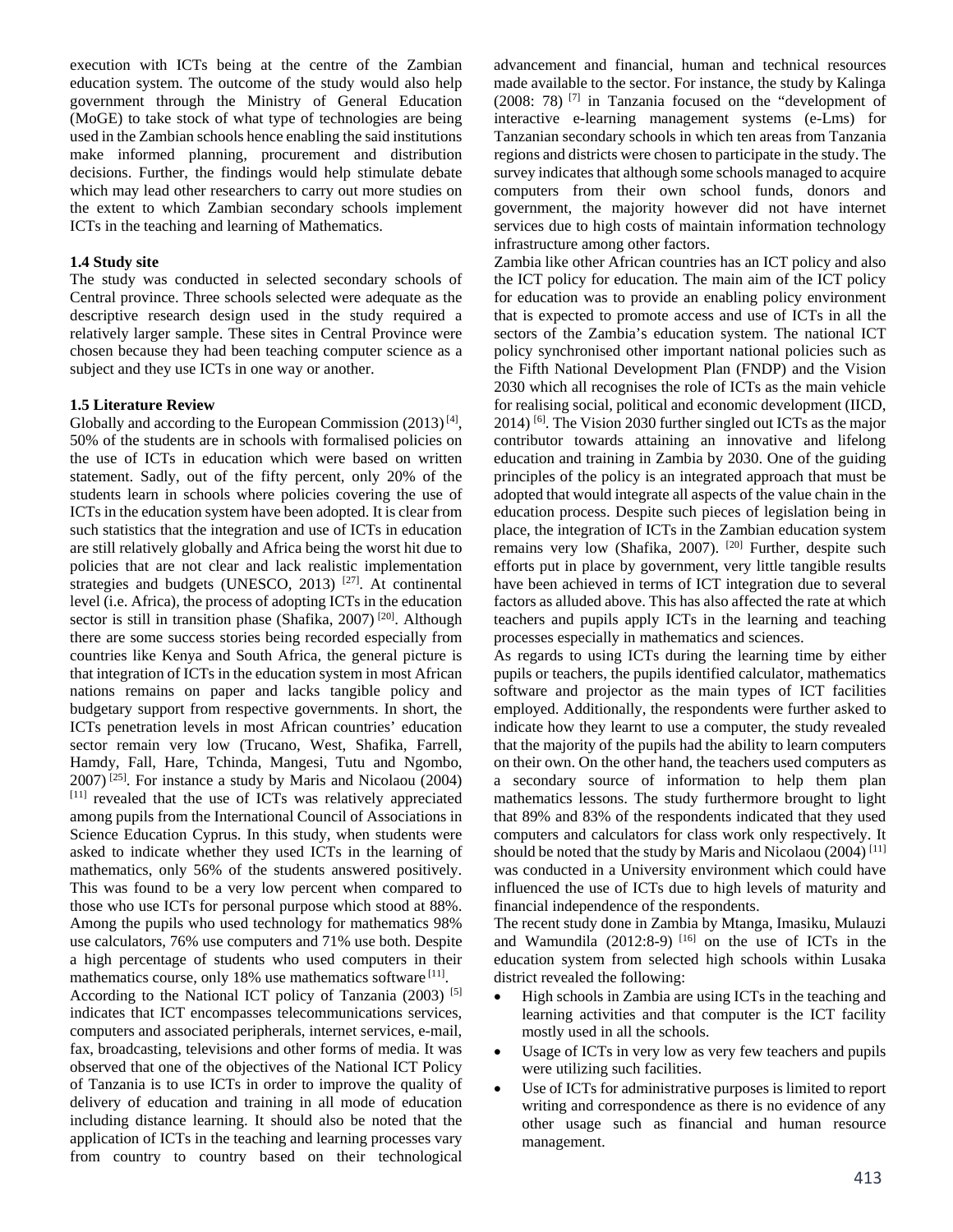- All schools have some formal ICT training programme, though in some cases these are not regularly conducted and evidently, they are poorly advertised.
- ICT skills are low among both teachers and pupils.
- Computers available are inadequate and time allocated for their use is insufficient.
- Pupils appear to be more appreciative of the benefits of integrating ICTs in academic activities than the teachers.

While the findings of the study by Mtanga and others are appreciated, however a number of concerns can be raised: In the first place, the study was conducted in urban secondary schools only. Therefore, to claim that all secondary schools in Zambia use ICTs in the teaching and learning could be challenged in that some secondary schools especially in rural and remote areas do not even have a single ICT facility. The other gap is that the study dealt with ICT use in education generally but this study specifically looked at integration of ICTs in the teaching and learning of mathematics. These and many other gaps such as those to do with selection of research design; sample population and choice of research instruments have been addressed in this study.

Furthermore, taking a snapshot on recent studies conducted on the subject under review, one of the most important questions being asked is what causes an individual or organisation to adopt ICTs? It can be argued that whether the demand to use ICTs is influenced by internal or external factors, the need for ICT integration and use in the teaching and learning of mathematics is becoming a common phenomenon in most societies due to the prominence of e-learning environment (Khalid, 2005). <sup>[10]</sup> In their study, NCTM (2014: 15)<sup>[17]</sup> made related arguments, "technology has been credited for being useful in reducing the effort devoted to tedious computations and increase students' focus and comprehension of mathematical problems." The implication here is that if used effectively and efficiently, ICTs can enhance pupils' learning process and academic outcome. Zambian secondary schools are not very different from those of other countries like Tanzania. Despite Zambia having an ICT policy and ICT policy for education and other pieces of legislations, to date there is no single school in Zambia that has equipped each classroom with technology. Moreover, Zambia had its first ICT practical examinations for grade nines in 2015 which was characterised by uncoordinated examination administration because of lack of computers and electricity in most schools especially from rural areas. This further authenticates the need for the study amidst government policy pronouncements of making ICTs compulsory in all Zambian schools. It can therefore still be argued that the extent to which ICTs in the Zambian secondary schools are being used and integrated remain unknown, hence the gap this study wanted to address.

# **2. Methodology**

The study undertook triangulated methodology approach where both qualitative and quantitative methods were used to collect data.

# **2.1 Research Design**

The descriptive survey research design was used in this study. The design was suitable because the study sought pupils 'and teachers' opinions and experiences towards the use and integration of ICTs in the teaching and learning of mathematics

in secondary schools. Osuala  $(2001)$ <sup>[18]</sup> argues that the use of descriptive survey design tends to reduce errors and biasness. Therefore, the descriptive design was chosen in order to increase the reliability, validity and generalisations of the findings.

### **2.2 Population**

The study comprised of pupils and mathematics teachers from selected secondary schools in central province.

### **2.3 Sample Size**

The total sample of 150 participants was considered for the study. This sample consisted of 130 pupils and 20 mathematics teachers. Table 1 below provides demographic characteristics of the participants drawn from the sample.

**Table 1:** Demographic Characteristics of participants

| Category                    | Male | <b>Female</b> | <b>Total</b> | Percentage |
|-----------------------------|------|---------------|--------------|------------|
| Pupils                      | 65   | 65            | 130          | 86.7%      |
| <b>Mathematics Teachers</b> | 18   |               | 20           | 13.3%      |
| Total                       | 83   | 67            | 150          | 100%       |

# **2.4 Sampling Procedure**

Simple random sampling was used to select pupils in order to accord each pupil equal chance of being chosen to participate in the study. The teachers of mathematics on the other hand were purposively selected because they were useful informants as they teach mathematics in the sampled secondary schools.

# **2.5 Instruments for data collection**

The study used two types of instruments namely questionnaires and semi-structured interviews. The questionnaires were used to collect data from pupils who were the majority. Further, questionnaires were used because the sample composed of secondary school pupils who were literate. Furthermore, questionnaires were used as they were user friendly, save time and suitable when dealing with quantitative data. However, the inadequacies of using questionnaires were supplemented by employing interview schedules. The interviews unlike questionnaires helped in collecting in-depth and comprehensive data from teachers of mathematics.

# **2.6 Data Analysis**

Quantitative data was analysed using excel and Statistical Package for Social Sciences (SPSS) which helped in generating frequency tables and other descriptive statistics for easy interpretation and analysis. On the other hand, qualitative data obtained from interviews was analysed using themes and content analysis. Emerging themes were critically and objectively described, analysed and interpreted. Further, ethical issues were also taken into consideration by obtaining participants' consent and permission from relevant school head teachers. In addition, the respondents' identities were kept anonymous as a way of enhancing confidentiality and privacy.

#### **3. Findings and Discussion**

In establish the extent to which ICTs were being used in the teaching and learning of mathematics in Zambian secondary schools, pupils were asked whether they used ICTs in the learning of the mathematics. The responses are shown in Table 2 below: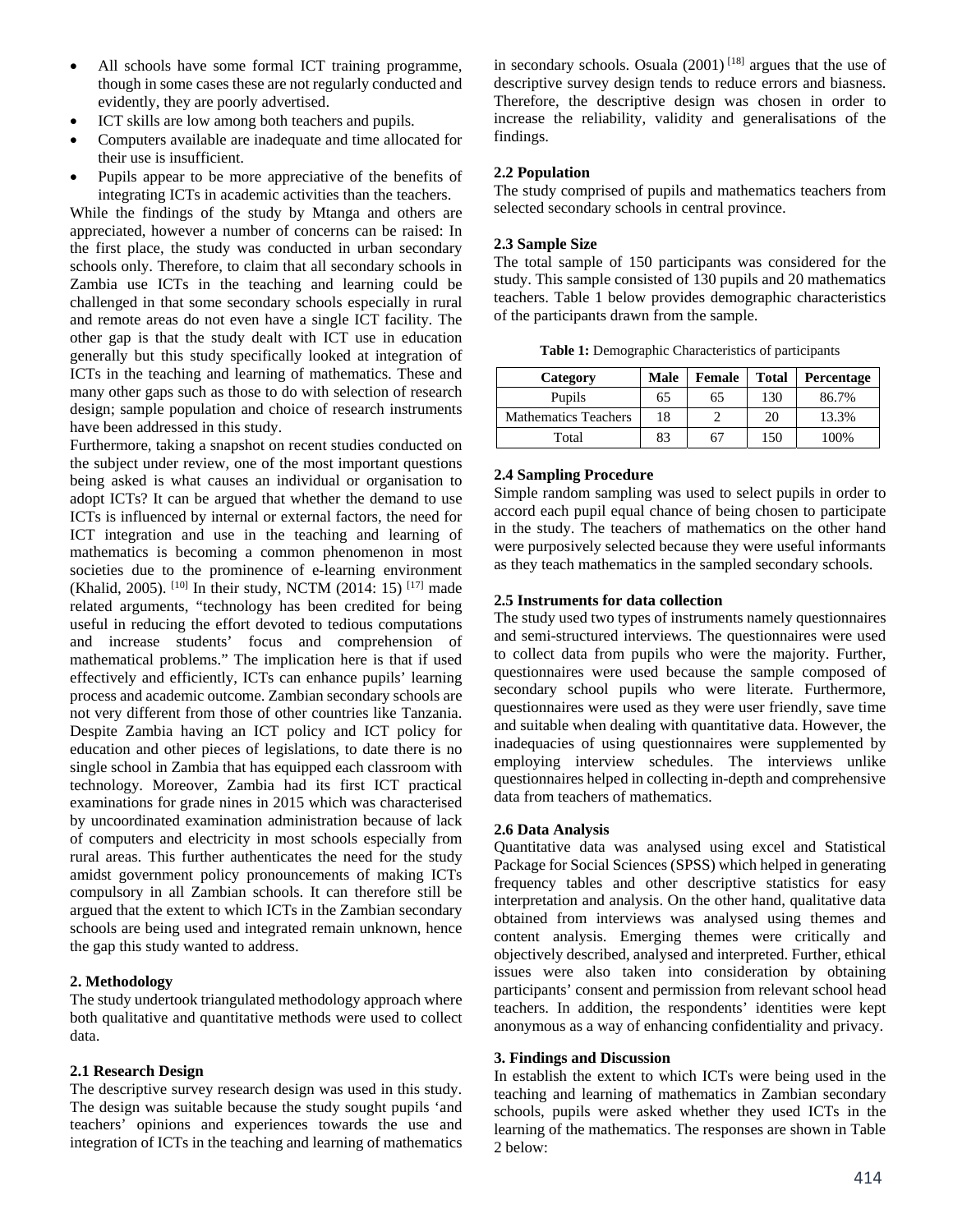**Table 2:** Pupils Views on the extent to which they use ICTs in the Learning of Mathematics

| <b>Statement</b>                               | <b>Strongly Agree</b> | Agree | <b>Neutral</b> | <b>Disagree</b> | <b>Strongly Disagree</b> |
|------------------------------------------------|-----------------------|-------|----------------|-----------------|--------------------------|
| I use ICTs in learning mathematics             | 43                    | 66    | 10             |                 |                          |
|                                                | 33.1%                 | 50.8% | 7.8%           | 6.2%            | 2.1%                     |
| My teacher uses ICTs in teaching mathematics   |                       | 40    | 27             | 27              | 27                       |
|                                                | 6.8%                  | 30.8% | 20.8%          | 20.8%           | 20.8%                    |
| I access and use internet facilities at school |                       | 23    | 10             | 22              | 63                       |
|                                                | 9.2%                  | 17.7% | 7.8%           | 16.9%           | 48.4%                    |
| I use computers in learning mathematics        |                       | 16    | 44             | 30              |                          |
|                                                | 6.8%                  | 12.2% | 33.8%          | 23.1%           | 24.1%                    |

**Source:** Field Data, 2015

It is clear from the findings indicated in table 2 that the majority of the pupils 109(83.9%) used ICTs in one way or another in learning mathematics as compared to those who disagreed and those who remained neutral with representation of 11 (8.3%) and 10 (7.9%) respectively. Asked as to whether teachers use ICTs in the teaching of mathematics, 54 (41.6%) disagreed, 49(37.6%) agreed while 27(20.8%) neither agreed nor disagreed. As regards to having access and use of internet

facilities while at school, the majority 85(65.3%) disagreed having access and using internet, 35(26.9%) agreed while the minority 10 (7.8%) remained neutral. On the other hand the majority 61(47.1%) confessed that they did not use computers in learning mathematics, this was followed by those who remained neutral 44 (33.8%) and a small number 9 (6.8%) who agreed having used computers during mathematics lessons.

Table 3: Teachers views on the extent to which they use ICTs in the teaching of mathematics

| <b>Statement</b>                                                 | <b>Strongly Agree</b> | Agree | <b>Neutral</b> | <b>Disagree</b> | <b>Strongly Disagree</b> |
|------------------------------------------------------------------|-----------------------|-------|----------------|-----------------|--------------------------|
|                                                                  |                       | 10    |                |                 |                          |
| I use ICTs in the teaching of mathematics                        | 0%                    | 50%   | 15%            | 25%             | 10%                      |
| Using ICTs in teaching mathematics attracts pupils' attention in | 10                    |       |                |                 |                          |
| class                                                            | 50%                   | 40%   | 10%            | 0%              | 0%                       |
|                                                                  |                       |       |                |                 |                          |
| I use different types of ICT tools to teach mathematics          | 15%                   | 25%   | 35%            | 25%             | 0%                       |
| $C_1$ $D'_1$ $11D_2$ $01F$                                       |                       |       |                |                 |                          |

**Source**: Field Data, 2015

The data collected and presented in table 3 indicates that 10 (50%) of the total number of teachers who participated in the study use ICTs in teaching mathematics, 7(35%) disagreed while 3 (15%) remained mute. Asked as to whether using ICTs in the teaching of mathematics encouraged pupils to pay attention to the subject, the majority 18(90%) firmly agreed while 2 (10%) were undecided. The findings also show that integrating ICTs in the teaching process act a good motivator to

pupils as none of the teachers who took part in the study disagreed. As regard to whether teachers employ different ICT tools in the process of teaching mathematics, 8 (40%) agreed, 7 (35%) remained neutral while 5 (25%) disagreed.

In trying to probe further the extent to which teachers integrate ICTs in the teaching of mathematics, this study furthermore asked teachers to indicate various ICT platforms and facilities commonly used and the results are presented in figure 1 below:



**Source**: Field Data, 2015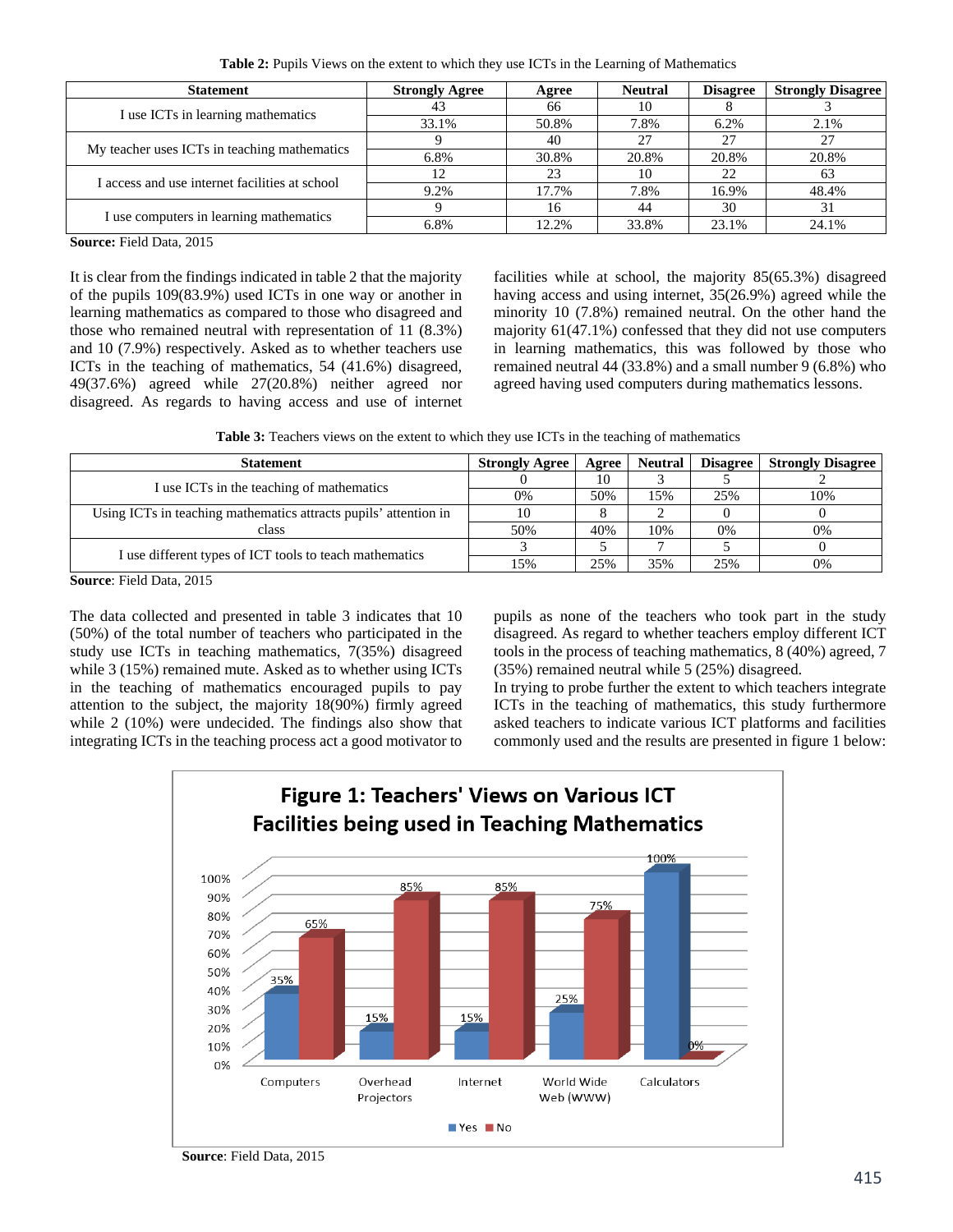It is evident from research findings presented in figure 1 that calculators were the most preferred 20(100%) type of technology being used in Zambian secondary schools. The use of computers 7(35%) was the second most popular mode of teaching mathematics while the use of WWW ranked third 5 (25%). On the fourth position, there was a tie between using the internet 3 (15%) and the utilisation of overhead projectors 3(15%).

The outcome of this study seems to suggest that majority of pupils who participated in the research used ICTs in the process of learning mathematics. While this was a good indication of the growing trend of using ICTs in the learning process, the truth of the matter is that these pupils employed technology due to their own curiosity and it was done informally. It was established from the study that most of those pupils who showed interest in using ICTs in learning mathematics came from rich families where internet and other ICT facilities were easily available and accessed. As regard to other pupils especially those coming from poor and rural areas, it was difficult to appreciate the use of ICTs. As argued by Maris and Nicolaou (2004)<sup>[11]</sup> while the majority of the pupils had strong desire to use ICTs in the learning of mathematics, such enthusiasm was retarded and constraint by a number of challenges such as lack of computers, lack of internet facilities and lack of technological infrastructure in schools. The Ministry of General Education (MoGE, 2015)<sup>[13]</sup> further observed that although pupils would be willing to learn using ICTs, but their morale was dampened due to lack of trained ICT teachers, non-availability of electricity especially in rural secondary schools, lack of internet facilities and other digital resources to mention but a few. Additionally, pupils indicated that majority of teachers did not use ICTs in the teaching of mathematics. Other than teacher's individual perceptions and attitudes towards ICT integration in the teaching process, the above highlighted problems by MoGE  $(2015)^{13}$  also acted as major hindrances to fruitful integration of ICTs in most Zambian secondary schools.

On the other hand, although the pupils who participated in the study showed a greater interest in using ICTs in the learning of mathematics, very few teachers felt the integration of ICTs in the teaching and learning process could bring benefits to the pupils. Moreover some teachers especially some from rural areas were not even aware of the ways in which ICTs could be applied in the teaching and learning of mathematics. This could be attributed to the low ICT competence levels among teachers. For such, they may require substantial help in using ITCs. This is confirmation enough that it would be very difficult for teachers with low ICT competence levels to integrate ICTs in their teaching process later on during mathematics lessons. Nevertheless, there are a small percentage of teachers who commonly use different types of ICT facilities as indicated in figure 1, who value the contribution of ICTs in the teaching and learning of mathematics. As observed by Mtanga *et al*. (2012:8) [16] "those teachers who value the contribution of ICTs to education expressed views that everyone needs to access and should be able to use ICTs in their work for tasks such as preparation of tests and reports. Another reason they advocated for use of ICT is that they can facilitate easy research and preparation of teaching materials."

Furthermore, the uncoordinated implementation of ICT policy for education further compounded the much needed progress in as far as ICT integration in the Zambian education system was

concerned (MOCT, 2006)  $^{[12]}$ . While the Zambian government has put some measures such as the establishment of Zambia Information Communication and Technology Authority (ZICTA) to spearhead and mobilise resources for the advancement of ICTs in all sectors including education, the implementation aspect is not fully funded by government (Sichone, 2011)  $[21]$ . Instead, the ICT sector is still heavily dependent on donor support (UNESCO, 2013) [27]. Zambia has very good pieces of legislation on ICTs but these policies are mainly just on paper as real implementation and tangible results still remains a pipe dream as little political will is shown to mobilise resources for the actualisation of this important endeavour (IICD, 2014).  $[6]$  A very good example is the recent grade nine ICT practical examinations which were characterised by lack of coordination, computers and other ICT facilities. Pupils were made to cover long distance to access such facilities thereby forcing some rural schools to conduct examinations up to midnight (Daily Nation, 2015)<sup>[1]</sup>. This is being reactive and as the result our pupils and teachers may not only get discouraged to actively use ICTs in the learning and teaching of mathematics but also receive a substandard ICT education.

### **4 Conclusions and Recommendations**

Based on the findings of this study which sought to establish the extent to which ICTs are being used in the teaching and learning of mathematics, it has emerged that both teachers and pupils were willing to use ICTs in their mathematics lessons. The determination to integrate ICTs in the teaching and learning of mathematics were however constrained by lack of internet services, lack of electricity, lack of computers and lack of IT based infrastructure and the curriculum that did not support the integration of ICTs in the teaching and learning of mathematics. For those who use the ICTs, it is either they attended their education from schools along the line of rail where computer science is offered as a subject or they have basic IT resources or did so due to their own curiosity. Otherwise most of the secondary schools especially from rural areas remain neglected making the integration of ICTs in the Zambian education system a fallacy. The following recommendations therefore emerged from this study: 1. Secondary school management boards with the support of government, private sector and Parent Teacher Association (PTA) to invest more in technological equipment especially in rural areas. 2. Government through Ministry of General Education, the Curriculum Development Centre and strategic policy makers should formulate policies and curriculum that will be supported by ICTs especially during the implementation stage. 3. All the teacher training institutions from early childhood to the University level should integrate ICTs in the training programmes so that all the grandaunts should graduate not only with ICT skills but also acquire problem solving ICT education.

#### **5. References**

- 1. Daily Nation. 'Grade Nine ICT practical exams challenges': Daily Nation Newspaper 2015; 3(5):1175.
- 2. Demana F. Teaching Mathematics using ICT. Reston: VA NCTM, 2000.
- 3. Dick TP, Hollebrands KF. Focus in high school mathematics: Technology to support reasoning and sense making. Reston, V.A: NCTM, 2011.